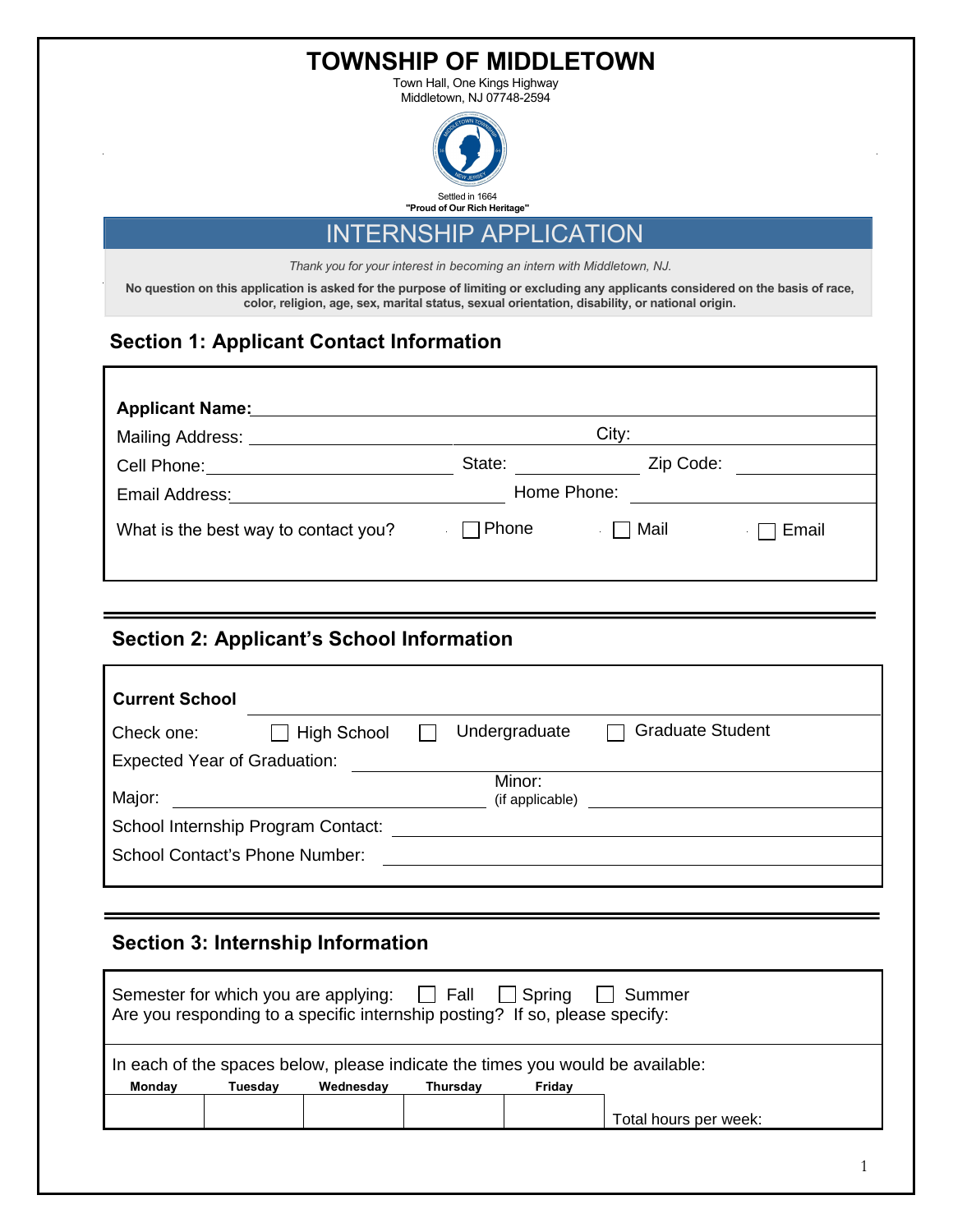| Areas of interest: (Please enter numbers in order of preference for all areas of interest) |
|--------------------------------------------------------------------------------------------|
| Administration/Human Resources                                                             |
| Building/Zoning                                                                            |
| Communications                                                                             |
| Court                                                                                      |
| Finance                                                                                    |
| <b>Municipal Clerk's Office</b>                                                            |
| <b>Public Health</b>                                                                       |
| <b>Public Works &amp; Engineering</b>                                                      |
| Senior & Youth Programs/Recreation                                                         |
| Other (please describe):                                                                   |
|                                                                                            |

### **Please answer the following questions:**

- 1. Why are you interested in an internship with Middletown Township?
- 2. What experience do you have that may be beneficial to the Township?
- 3. What are your goals and expectations from this internship?

# **Section 4: Applicant's Intern, Volunteer or Employment History**

| Address:                     | Phone Number:      |
|------------------------------|--------------------|
| Dates of Involvement: (from) | (to)               |
| <b>Supervisor Name:</b>      | Paid?<br>Yes<br>No |
| Duties:                      |                    |
|                              |                    |
|                              |                    |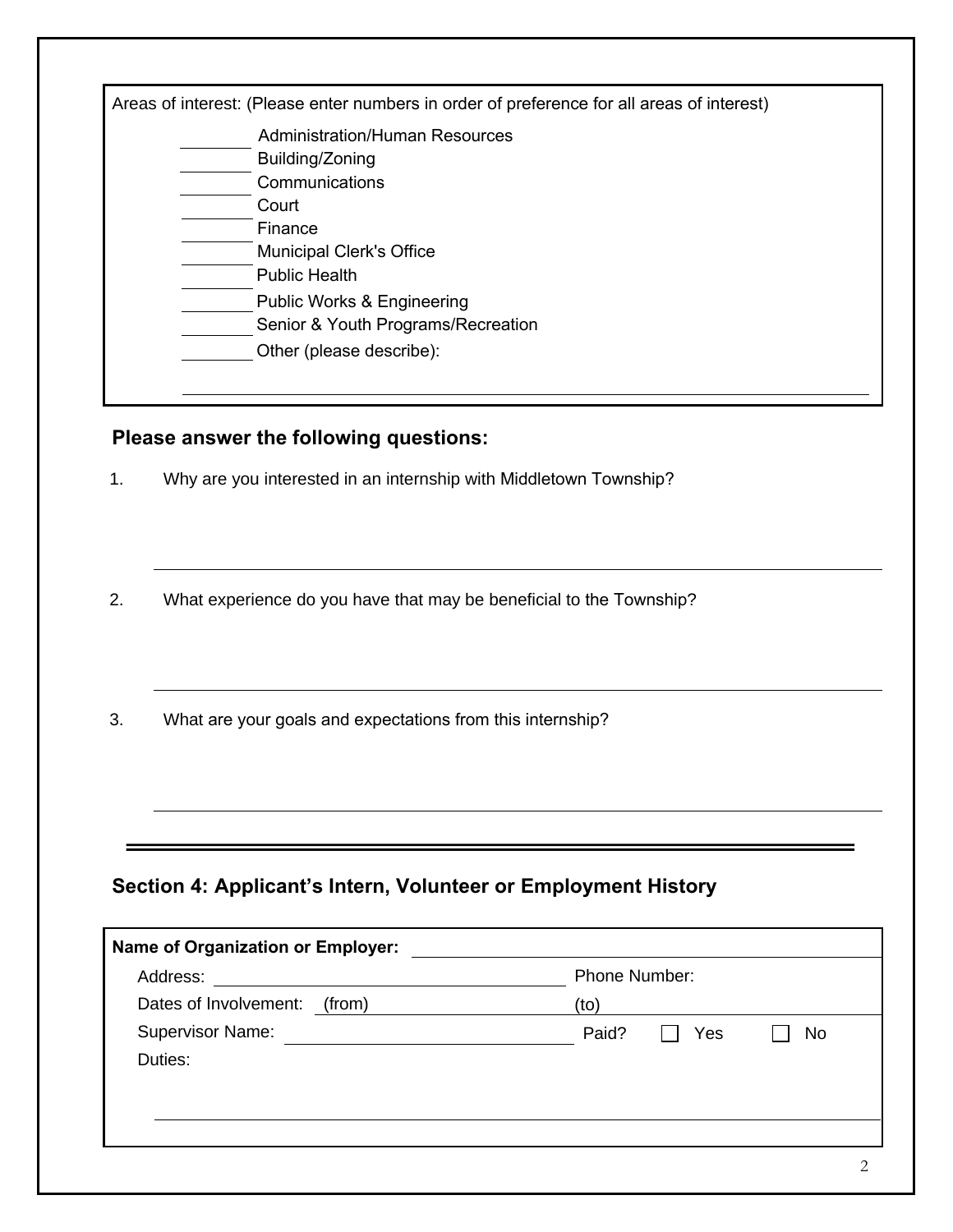| Address:                        | Phone Number:      |
|---------------------------------|--------------------|
| Dates of Involvement:<br>(from) | (to)               |
| <b>Supervisor Name:</b>         | Paid?<br>Yes<br>No |
| Duties:                         |                    |

| Name of Organization or Employer: |                                                                                                                                                                                                                                |
|-----------------------------------|--------------------------------------------------------------------------------------------------------------------------------------------------------------------------------------------------------------------------------|
| Address:                          | Phone Number:                                                                                                                                                                                                                  |
| Dates of Involvement: (from)      | (to)                                                                                                                                                                                                                           |
|                                   | Job Title: The State of the State of the State of the State of the State of the State of the State of the State of the State of the State of the State of the State of the State of the State of the State of the State of the |
| Duties:                           |                                                                                                                                                                                                                                |
|                                   |                                                                                                                                                                                                                                |
|                                   |                                                                                                                                                                                                                                |
|                                   |                                                                                                                                                                                                                                |
| Name of Organization or Employer: |                                                                                                                                                                                                                                |
| Address:                          | Phone Number:                                                                                                                                                                                                                  |
| Dates of Involvement: (from)      | (to)                                                                                                                                                                                                                           |
| <b>Supervisor Name:</b>           | Job Title: <u>_______</u>                                                                                                                                                                                                      |
| Duties:                           |                                                                                                                                                                                                                                |
|                                   |                                                                                                                                                                                                                                |
|                                   |                                                                                                                                                                                                                                |

| <b>References:</b> Please list three people other than relatives who would be willing to serve as personal<br>references who have known you for at least one year. |                     |  |  |  |
|--------------------------------------------------------------------------------------------------------------------------------------------------------------------|---------------------|--|--|--|
| 1. Name:<br>Email:                                                                                                                                                 | $\bullet$<br>Phone: |  |  |  |
| 2. Name:<br>Email:                                                                                                                                                 | Phone:              |  |  |  |
| 3. Name:<br>Email:                                                                                                                                                 | Phone:              |  |  |  |